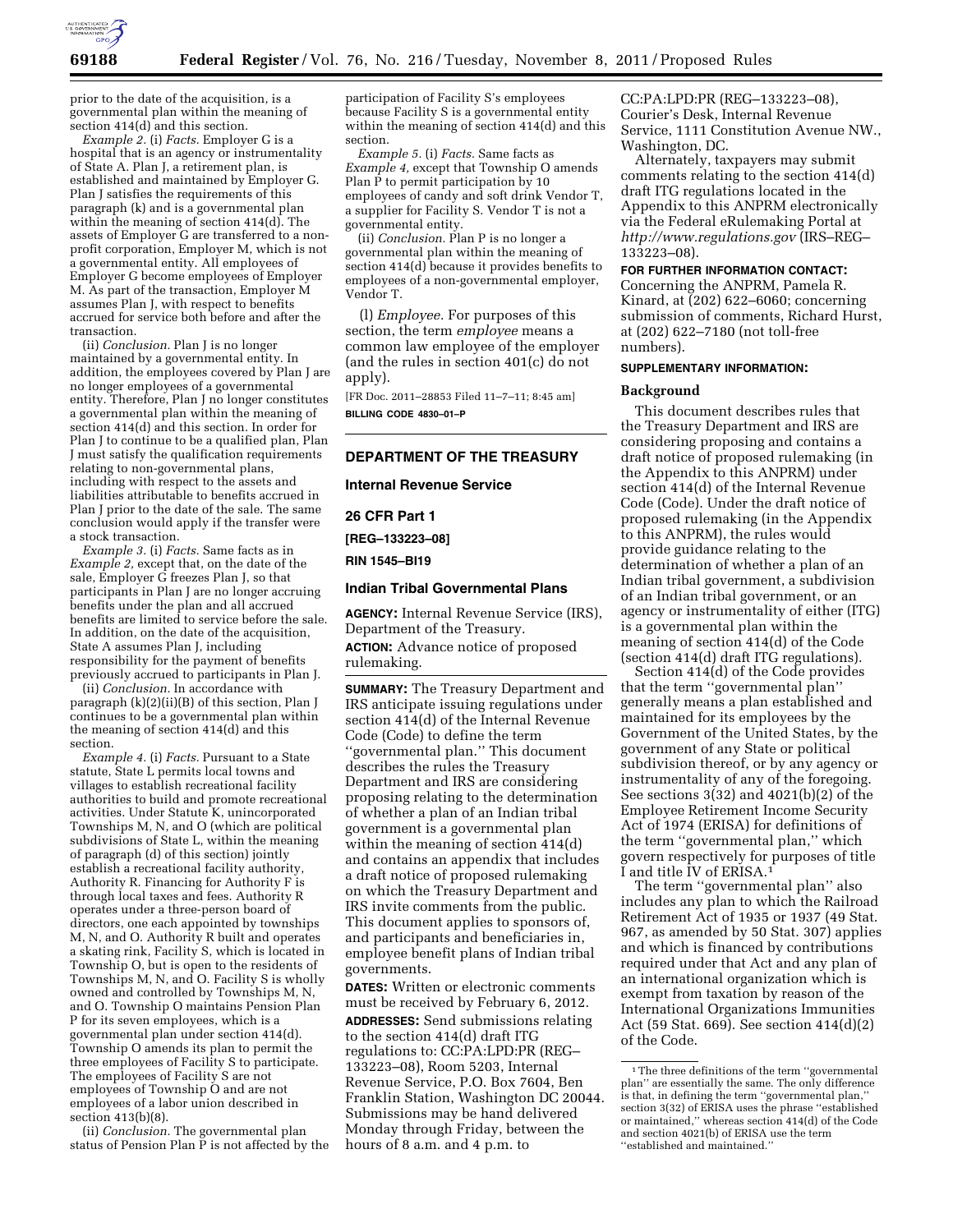Section 414(d) was amended by the Pension Protection Act of 2006, Public Law 109–280 (120 Stat. 780) (PPA '06) to include certain plans of Indian tribal governments and related entities.2 Section 906(a)(1) of PPA '06 provides that the term ''governmental plan'' includes a plan which is established and maintained by an Indian tribal government (as defined in section 7701(a)(40)), a subdivision of an Indian tribal government (determined in accordance with section 7871(d)), or an agency or instrumentality of either (ITG), and all the participants of which are employees of such entity substantially all of whose services as such an employee are in the performance of essential governmental functions but not in the performance of commercial activities (whether or not an essential governmental function).

Neither section 414(d) of the Code, section 3(32) of ERISA, nor section 4021(b)(2) of ERISA define key terms relating to governmental plans, including the terms ''established and maintained,'' ''political subdivision,'' ''agency,'' and ''instrumentality.'' Currently, there are no regulations interpreting section 414(d). Revenue Ruling 89–49 (1989–1 CB 117), see § 601.601(d)(2), sets forth a facts and circumstances analysis for determining whether a retirement plan is a governmental plan within the meaning of section  $414(d).$ <sup>3</sup> This analysis is used by the IRS in issuing letter rulings. In connection with this advanced notice of proposed rulemaking, an advance notice of proposed rulemaking is also being issued with respect to the general definition of a governmental plan (REG– 157714–06 that is being published elsewhere in this issue of the **Federal Register**).

Governmental plans are subject to different rules than retirement plans of nongovernmental employers. Governmental plans are excluded from the provisions of titles I and IV of ERISA. In addition, governmental plans receive special treatment under the Code. These plans are exempt from certain qualification requirements and they are deemed to satisfy certain other qualification requirements under certain conditions. As a result, the principal qualification requirements for a taxqualified governmental plan4 are that the plan—

• Be established and maintained by the employer for the exclusive benefit of the employer's employees or their beneficiaries;

• Provide definitely determinable benefits;

• Be operated pursuant to its terms; • Satisfy the direct rollover rules of section 401(a)(31);

• Satisfy the section 401(a)(17) limitation on compensation;

• Comply with the statutory minimum required distribution rules under section 401(a)(9);

• Satisfy the pre-ERISA vesting requirements under section 411(e)(2); 5

• Satisfy the section 415 limitations on benefits, as applicable to governmental plans; and

• Satisfy the prohibited transaction rules in section 503. State and local governments, political subdivisions thereof, and agencies or instrumentalities thereof are generally not permitted to offer cash or deferred arrangements under section 401(k). However, an ITG is permitted to offer a

cash or deferred arrangement under

section 401(k). Notice 2006–89 (2006–2 CB 772) and Notice 2007–67 (2007–35 IRB 465), see § 601.601(d)(2), summarize the changes made by section 906(a)(1) of PPA '06 and provide transitional relief to ITGs under a reasonable and good faith standard to comply with such changes. The notices provide that until such guidance is issued, a plan established and maintained by an ITG for its employees is treated as satisfying the requirements of section 906(a)(1) of PPA '06 to be a governmental plan under section 414(d) of the Code if it complies with those requirements based on a reasonable and good faith interpretation of section 414(d). For further background, see the ''Background'' section of the preamble of the section 414(d) draft ITG regulations in the Appendix to this ANPRM under the headings, ''Notices Issued by the IRS

Relating to ITG Retirement Plans under PPA '06.'

The Treasury Department and the IRS participated in a series of telephone listening meetings with the ITG community following the passage of PPA '06. The attached draft notice of proposed rulemaking in the Appendix to this ANPRM takes into account comments provided through a number of informative and cooperative comments received in response to Notices 2006–89 and 2007–67 and open and direct consultations with the Indian tribal community. Those comments received from Notices 2006–89 and 2007–67 and during the consultations were considered in drafting the proposed rulemaking.

The Treasury Department and the IRS have determined to seek public comment and consult with ITGs on the draft proposed regulations in advance of issuing a notice of proposed rulemaking. In light of the interaction of the governmental plan definitions in the Code and ERISA, a copy of the comments will be forwarded to DOL and PBGC.

#### **Explanation of Provisions**

Attached to the Appendix to this ANPRM is a draft notice of proposed rulemaking. These draft regulations include proposed rules, a preamble, and a request for comments. The Treasury Department and IRS invite the public to comment on the rules that the Treasury Department and IRS are considering proposing, which would set forth special rules relating to retirement plans of ITGs.

#### *Section 414(d) Draft ITG Regulations*

A plan established and maintained by an ITG is a governmental plan under section 414(d), as amended by section 906 of PPA '06, only if all of its participants are employees substantially all of whose services are in the performance of essential governmental functions (but not in the performance of commercial activities whether or not an essential governmental function). Therefore, the rules under the section 414(d) draft general regulations (in the Appendix to the ANPRM that is being published elsewhere in this issue of the **Federal Register**) would apply to ITG governmental plans, as well as the special rules under the attached section 414(d) draft ITG regulations. The anticipated proposed regulations would use the broader concepts of governmental activity and commercial activity, instead of the terms essential governmental function and commercial activity. See the ''Explanation of Provisions'' section in the section 414(d)

<sup>2</sup>Section 906(a) of PPA '06 made similar amendments to sections 3(32) and 4021(b)(2) of ERISA.

<sup>3</sup>See also Rev. Rul. 57–128 (1957–1 CB 311), see § 601.601(d)(2), which provides guidance on determining when an entity is a governmental instrumentality for purposes of the exemption from employment taxes under section 3121(b)(7) and 3306(c)(7).

<sup>4</sup>A special rule applies to contributory plans of certain governmental entities. Section 414(h)(2) provides that, for a qualified plan established by a State government or political subdivision thereof, or by any agency or instrumentality of the foregoing, where the contributions of the governmental employer are designated as employee contributions under section 414(h)(1) but the governmental employer picks up the contributions, the contributions picked up will be treated as employer contributions.

<sup>5</sup>Section 411(e)(2) states that a plan described in section 411(e)(1) is treated as meeting the requirements of section 411 if the plan meets the vesting requirements resulting from the application of section 401(a)(4) and (a)(7) as in effect on September 1, 1974.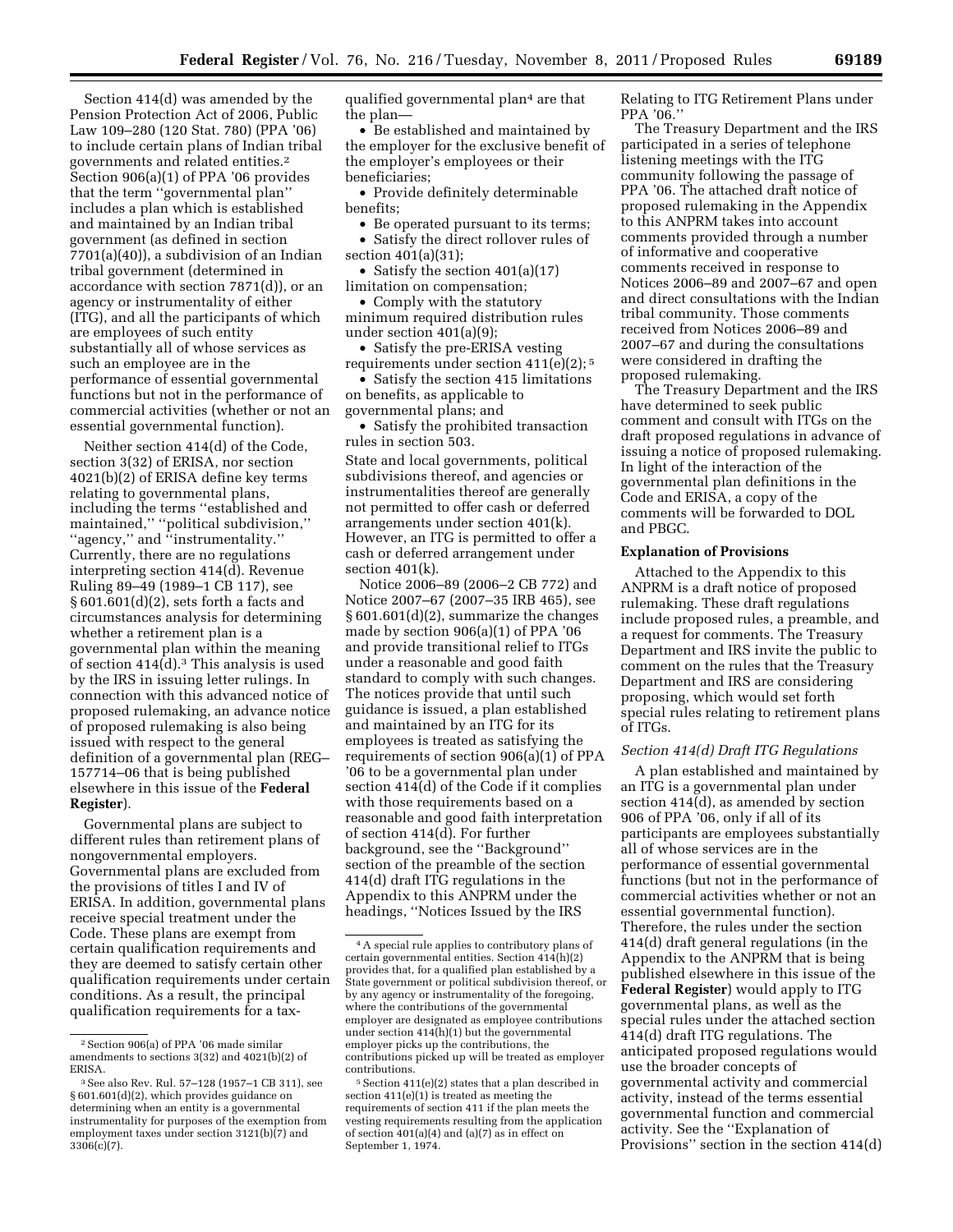draft ITG regulations in the Appendix to this ANPRM under the heading, ''Determination of Governmental and Commercial Activities.''

Under the section 414(d) draft ITG regulations (in the Appendix to this ANPRM), whether a plan of an ITG is a governmental plan or a nongovernmental plan within the meaning of section 414(d) would be based, in part, on: (1) A determination of which activities are commercial activities and (2) a determination of whether employees of the ITG covered by the plan are employees who perform substantial services in commercial activities of the ITG (and are thus commercial employees).

The anticipated proposed regulations would provide that certain specific activities are deemed to be governmental or commercial for purposes of section 414(d). Under the anticipated proposed regulations, commercial activities would be operations involving a hotel, casino, service station, convenience store, or marina. These activities are examples that were identified as commercial activities in Notices 2006–89 and 2007– 67, as well as in the Joint Committee on Taxation Technical Explanation to section 906 of PPA '06. The section 414(d) draft ITG regulations in the Appendix to this ANPRM would provide that governmental activities include activities related to the building and maintenance of public roads, sidewalks, and buildings, activities related to public work projects (such as schools and government buildings), and activities that are subject to a treaty or special rules that pertain to trust land ownership and use. See § 601.601(d)(2).

In addition to listing certain specified activities, the anticipated proposed regulations would provide a facts and circumstances test for determining whether an activity is a governmental or commercial activity. See the ''Explanation of Provisions'' section in the section 414(d) draft ITG regulations in the Appendix to this ANPRM under the heading, ''Governmental and Commercial Activities.'' The anticipated proposed regulations would also provide examples illustrating the application of the facts and circumstances tests to particular activities.

The anticipated proposed regulations would also provide rules for determining whether employees covered by an ITG plan are employees who perform substantial services in activities that are governmental. For this purpose, the determination of whether an employee's services are for governmental or commercial activities

would generally be based on the employee's assigned duties and responsibilities. See the ''Explanation of Provisions'' section in the section 414(d) draft ITG regulations in the Appendix to this ANPRM under the headings, ''Determination of Governmental ITG Employees'' and ''Determination of Commercial ITG Employees.''

The anticipated proposed regulations do not address the broader issue of whether a retirement plan is a governmental plan within the meaning of section 414(d). That topic is addressed in the advance notice of proposed rulemaking relating generally to the definition of governmental plan that is being published elsewhere in this issue of the **Federal Register**.

# **Request for Comments**

Before a notice of proposed rulemaking is issued, consideration will be given to any written comments that are submitted timely (preferably a signed original and eight (8) copies) to the IRS. All comments will be available for public inspection and copying. Copies of the comments will be provided to the DOL and PBGC.

Comments are also requested on whether, as an alternative to issuing proposed regulations, the Department of the Treasury and IRS should publish a notice that reflects some or all of the rules in the draft proposed regulations and that also modifies the rule in Notice 2007–67 concerning when a mixed ITG is required to be amended to be two different plans, one for governmental employees and another for commercial employees. If so, the notice would include a significant transitional period for compliance similar to the transition period that would be expected to apply for regulations (such as not being effective until plan years that begin at least 18 months after publication of the notice). The Department of the Treasury and IRS invite comments on whether this method of guidance would be preferable to the issuance of regulations.

The IRS and Department of the Treasury plan to schedule a public hearing on the ANPRM. That hearing will be scheduled and announced at a later date. In addition to a public hearing, the Treasury Department and IRS anticipate scheduling consultation listening meetings in order to obtain comments from tribal governments on the section 414(d) draft ITG regulations. It is expected that these meetings will take place in different locations across the country. Participants will be encouraged to pre-register for the meetings. Information relating to these meetings, including dates, times, locations, registration, and the

procedures for submitting written and oral comments, will be available on the IRS Web site relating to governmental plans at

*[http://www.irs.gov/retirement/article/](http://www.irs.gov/retirement/article/0,,id=181779,00.html)  [0,,id=181779,00.html.](http://www.irs.gov/retirement/article/0,,id=181779,00.html)* 

# **EO 13175, Consultation and Coordination With Indian Tribal Governments**

In the Appendix to this ANPRM is a draft notice of proposed rulemaking. These draft regulations include proposed rules, a preamble, and a request for comments. The Treasury Department and the IRS invite the public to comment on the rules under consideration, which would set forth special rules relating to retirement plans of ITGs. This solicitation of comments is in furtherance of the objective of Executive Order 13175 under which Treasury consults with tribal officials in the development of Federal policies that may have tribal implications. The IRS and Treasury Department will consult with Indian tribes through the normal comment process in the **Federal Register**, issuing this advance notice of public rulemaking, and reaching out to Indian tribes through a series of consultation listening meetings.

#### **Drafting Information**

The principal author of this advance notice of proposed rulemaking is Pamela R. Kinard, Office of the Chief Counsel (Tax-exempt and Government Entities), however, other personnel from the IRS and Treasury Department participated in its development.

# **Steven T. Miller,**

*Deputy Commissioner for Services and Enforcement.* 

#### **Appendix**

The following is draft language for a notice of proposed rulemaking that would set forth rules relating to the determination of whether a plan of an Indian tribal government is a governmental plan within the meaning of section 414(d). The IRS and Treasury release this draft language in order to solicit comments from the governmental plans community:

#### **Background**

This document contains proposed regulations under section 414(d) of the Internal Revenue Code (Code). These regulations, when finalized, would provide guidance relating to the determination of whether a plan of an Indian tribal government or other entities related to an Indian tribal government is a governmental plan within the meaning of section 414(d). The definition of a governmental plan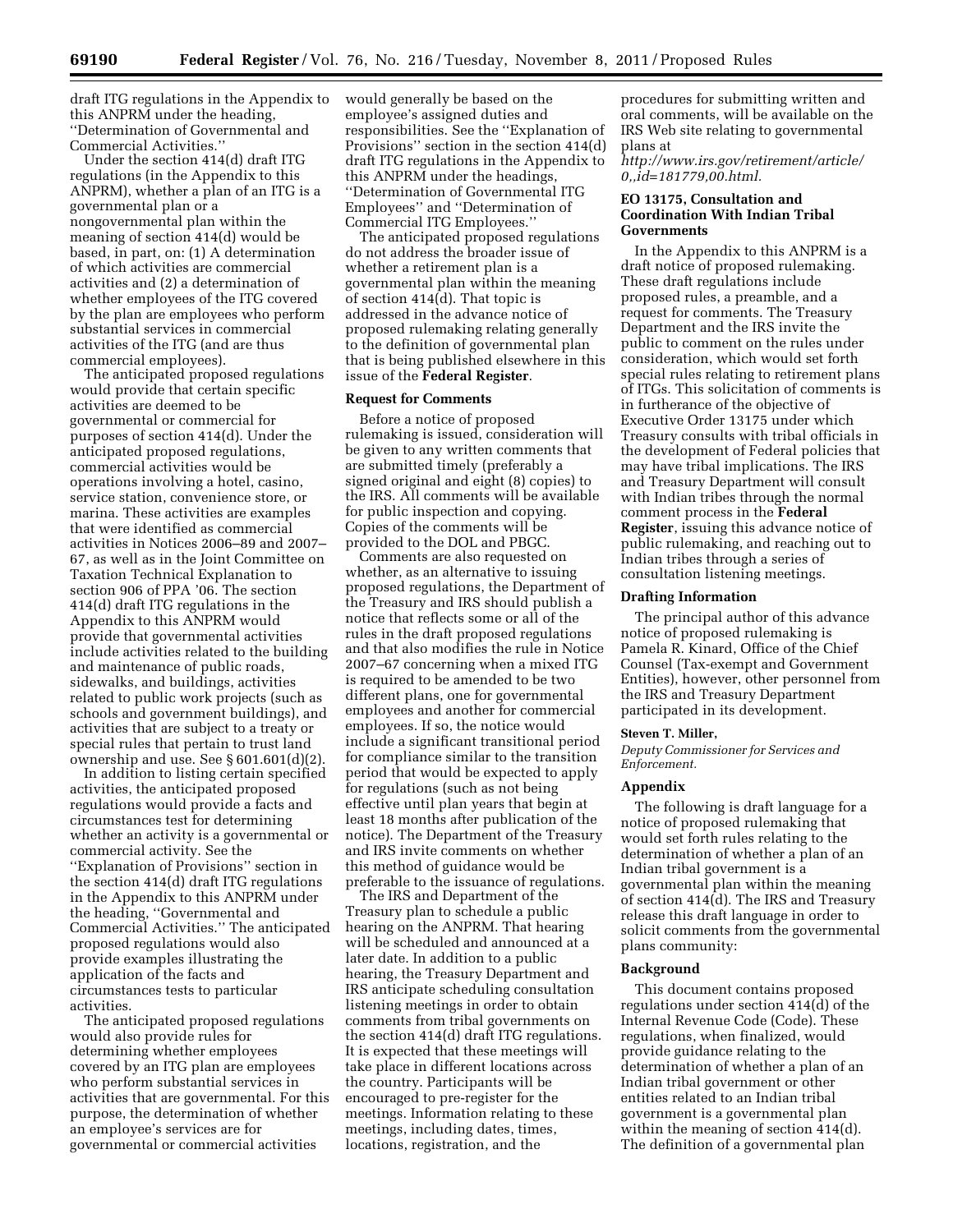under section 414(d) applies for purposes of Part I of Subchapter D of Chapter 1 of Subtitle A (Income Taxes) of the Code (sections 401 through 420) and certain other Code provisions that refer to section 414(d) (such as sections 72(t)(10), 501(c)(25)(C), 4975(g)(2), 4980B(d)(2), 9831(a)(1), and 9832(d)(1) of the Code).

# *Statutory Definition of Governmental Plan*

Both the Code and the Employee Retirement Income Security Act of 1974 (ERISA) define the term ''governmental plan.'' Prior to the Pension Protection Act of 2006, Public Law 109–280 (120 Stat. 780) (PPA '06), section 414(d) of the Code provides that the term ''governmental plan'' means a plan established and maintained for its employees by the Government of the United States, by the government of any State or political subdivision thereof, or by any agency or instrumentality of any of the foregoing. Sections 3(32) and 4021(b)(2) of ERISA have parallel definitions of the term ''governmental plan.'' The term ''governmental plan'' also includes any plan to which the Railroad Retirement Act of 1935 or 1937 (49 Stat. 967, as amended by 50 Stat. 307) applies and which is financed by contributions required under that Act and any plan of an international organization which is exempt from taxation by reason of the International Organizations Immunities Act Public Law 79–291 (59 Stat. 669).

#### *Section 906 of PPA '06*

Section 906(a) of PPA '06 amended section 414(d) of the Code (and the parallel provisions in sections 3(32) and 4021(b)(2) of ERISA) to include in the definition of ''governmental plan'' certain plans of an Indian tribal government, a subdivision of an Indian tribal government, or an agency or instrumentality thereof. Specifically, under section 906(a)(1) of PPA '06, the term ''governmental plan'' includes a plan which is established and maintained for its employees by an Indian tribal government (as defined in section 7701(a)(40)), a subdivision of an Indian tribal government (determined in accordance with section 7871(d)), or an agency or instrumentality of either (ITG), and all of the participants of which are employees of such entity substantially all of whose services as such an employee are in the performance of essential governmental functions but not in the performance of commercial activities (whether or not an essential governmental function). Section 906(c) of PPA '06 provides that the amendments made by section 906 of

PPA '06 apply to any year beginning on or after the date of enactment, which is August 17, 2006.

In its Technical Explanation  $^6$  to section 906 of PPA '06, the Joint Committee on Taxation refers to an employee substantially all of whose services for an ITG are in the performance of essential governmental services and not in the performance of commercial activities (whether or not such activities are an essential governmental function) as a qualified employee who is eligible to participate in a governmental plan as described in section 414(d). The Technical Explanation states, for example, that a governmental plan includes a plan of an ITG, all of the participants of which are teachers in tribal schools. However, the Technical Explanation also states that a governmental plan does not include a plan covering tribal employees who are employed by a hotel, casino, service station, convenience store, or marina operated by a tribal government.

# *Exemption of Governmental ITG Plans From Certain Qualified Plan Rules*

Governmental plans under Code section 414(d), including governmental ITG plans, receive special treatment with respect to certain qualification rules. Such plans are exempt from certain qualification requirements and are deemed to satisfy certain other qualification requirements under certain conditions. For example, the nondiscrimination and minimum participation rules do not apply to governmental plans.7 In addition, the Code provides other exemptions for section 414(d) governmental plans:

• Section 401(a)(10)(B)(iii), which provides that the top-heavy requirements of section 416 do not apply to a governmental plan.

• Section  $410(c)(1)(A)$ , which provides that the minimum participation provisions of section 410 do not apply to a governmental plan.

• Section 411(e), which provides that a governmental plan is treated as

satisfying the requirements of section 411 if the plan meets the pre-ERISA vesting requirements.

• Section 412(e)(2)(C), which provides that the minimum funding standards of section 412 do not apply to a governmental plan.

• Section 417, which provides rules relating to qualified joint and survivor annuities and qualified preretirement survivor annuities.

Section 415 also provides a number of special rules for governmental plans. The special rules include section 415(b)(11) (under which governmental pensions are not limited to 100% of a participant's average high 3 compensation), section 415(b)(2)(I) (the reduced limitation to the annual benefit payable beginning before age 62 and the reduction in the dollar limitation to the annual benefit payable for participation or services of less than 10 years do not apply to disability or survivor benefits received from a governmental plan), section 415(m) (benefits provided under a qualified governmental excess benefit arrangement are not taken into account in determining the section 415 benefit limitations under a section 414(d) governmental plan), and section 415(n) (permissive service credit).

As a result, the principal qualification requirements for a tax-qualified governmental plan 8 are that the plan—

• Be established and maintained by the employer for the exclusive benefit of the employer's employees or their beneficiaries;

• Provide definitely determinable benefits;

• Be operated pursuant to its terms; • Satisfy the direct rollover rules of

sections 401(a)(31) and 402(f); • Satisfy the section 401(a)(17)

limitation on compensation;

• Comply with the statutory minimum required distribution rules under section 401(a)(9);

• Satisfy the pre-ERISA vesting requirements under section 411(e)(2); 9

• Satisfy the section 415 limitations on benefits, as applicable to governmental plans; and

<sup>6</sup> Joint Committee on Taxation, Technical Explanation of H.R. 4, the ''Pension Protection Act of 2006'' as passed by the House on July 28, 2006, and considered by the Senate on August 3, 2006 (JCX–38–06), August 3, 2006, 109th Cong., 2nd Sess. 244 (2006).

<sup>7</sup>Section 861 of PPA '06 amended sections 401(a)(5)(G) and 401(a)(26)(G) of the Code to provide that the minimum participation standards and nondiscrimination requirements of section 410 and the additional participation requirements under section 401(a)(26) do not apply to governmental plans within the meaning of section 414(d) of the Code. Section 861 of PPA '06 also exempts governmental plans from the nondiscrimination and participation requirements applicable to qualified cash or deferred arrangements under section 401(k)(3) of the Code.

<sup>8</sup>A special rule applies to contributory plans of certain governmental entities. Section  $414(h)(2)$ provides that, for a qualified plan established by a State government or political subdivision thereof, or by any agency or instrumentality of the foregoing, where the contributions of the governmental employer are designated as employee contributions under section 414(h)(1) but the governmental employer picks up the contributions, the contributions picked up will be treated as employer contributions.

<sup>9</sup>Section 411(e)(2) states that a plan described in section 411(e)(1) is treated as meeting the requirements of section 411 if the plan meets the vesting requirements resulting from the application of section 401(a)(4) and (a)(7) as in effect on September 1, 1974.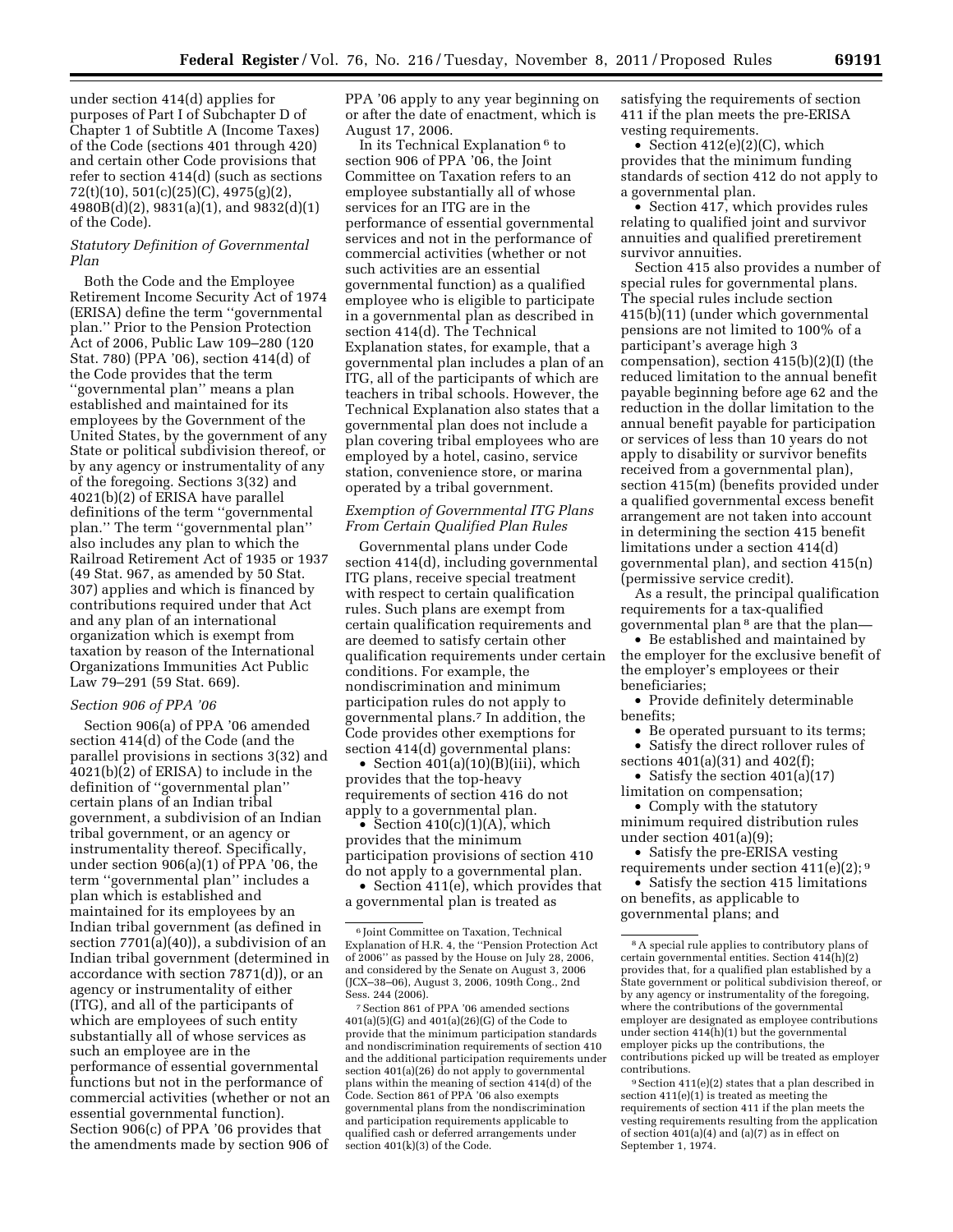• Satisfy the prohibited transaction rules in section 503.

State and local governments, political subdivisions thereof, and agencies or instrumentalities thereof are generally not permitted to offer cash or deferred arrangements under section 401(k).10 However, Indian tribal governments and their related entities are permitted to offer cash or deferred arrangements as part of a plan maintained by an ITG.11

# *Rules Treating Indian Tribal Governments as States for Purposes of Issuing Tax-Exempt Bonds*

Section 7871 provides special rules for Indian tribal governments. Section 7871(a)(4) provides that an Indian tribal government is to be treated as a State for purposes of section 103, relating to taxexempt bonds.<sup>12</sup> Section  $7871(c)(1)$ generally provides that section 103(a) applies to an obligation issued by an Indian tribal government only if such obligation is part of an issue substantially all of the proceeds of which are to be used in the exercise of any essential governmental function.

On August 9, 2006, an advance notice of proposed rulemaking under section 7871 was published in the **Federal Register** (71 FR 45474). The ANPRM describes the rules that the Treasury Department and the IRS anticipate proposing on the definition of essential governmental function under section 7871(e). The rules would provide that an activity is considered an essential governmental function that is customarily performed by State and local governments if: (1) There are numerous State and local governments with general taxing powers that have been conducting the activity and financing it with tax-exempt governmental bonds; (2) State and local governments with general taxing powers have been conducting the activity and financing it with tax-exempt governmental bonds for many years; and (3) the activity is not a commercial or industrial activity. The ANPRM provides examples of activities customarily performed by State and

local governments, including public works projects such as roads, schools, and government buildings.

# *Notices Issued by the IRS Relating to ITG Retirement Plans Under PPA '06*

Notice 2006–89 (2006–2 CB 772) and Notice 2007–67 (2007–35 IRB 467), see § 601.601(d)(2), summarize the changes made by section 906(a)(1) of PPA '06 and provide transitional relief to ITGs under a reasonable and good faith standard to comply with such changes. The notices provide that, until such guidance is issued, a plan established and maintained by an ITG for its employees is treated as satisfying the requirements of section 906(a)(1) of PPA '06 to be a governmental plan under section 414(d) of the Code if it complies with those requirements based on a reasonable and good faith interpretation of section 414(d). The notices further provide that it is not a reasonable and good faith interpretation of section 414(d) for an ITG plan to claim to be a governmental plan within the meaning of section 414(d) if employees participating in the plan perform services for a hotel, casino, service station, convenience store, or marina operated by an ITG.

In Notices 2006–89 and 2007–67, the Treasury Department and IRS announced that regulations would be proposed to provide guidance on section 414(d), including changes made to section 414(d) by section 906 of PPA '06, and to provide transitional relief pending the issuance of these regulations. Comments were requested on issues relating to section 906 of PPA '06, including transitional issues not addressed in the notice.

The transitional relief provided to plans of ITGs under Notices 2006–89 and 2007–67 continues up to the date that is six months after the date that guidance is issued under section 414(d) of the Code, as amended by section 906 of PPA '06 (extended date). For ITG plans that provide benefits both to employees substantially all of whose work is in essential governmental functions that are not commercial activities (governmental ITG employees) and to employees who perform services substantially in the performance of commercial activities (commercial ITG employees), the Notices provide that the ITG plan will be treated as satisfying the reasonable, good faith standard if certain steps are taken, which include adopting a separate plan covering commercial ITG employees effective as of the beginning of the first plan year beginning on or after August 17, 2006, the enactment of PPA '06. The commercial ITG plan, beginning on the

same effective date, must comply with the qualification requirements for plans that are not governmental plans.

These proposed regulations would provide guidance relating to ITG plans under section 414(d). The transitional relief provided under Notices 2006–89 and 2007–67 would end six months after the effective date of the final regulations published in the **Federal Register**.

The transitional relief in Notices 2006–89 and 2007–67 is conditioned on the ITG plans involved not being amended, for periods before the extended date, to reduce benefits unless the reduction does not distinguish between reductions for commercial ITG employees and governmental ITG employees or the reduction for commercial ITG employees is the minimum amount necessary to satisfy any requirement under the Code. If any reduction occurs that does not satisfy these conditions, the transitional relief provided under Notices 2006–89 and 2007–67 ends on the date that the reduction goes into effect.

# *Executive Order 13175*

Executive Order 13175 requires that Federal departments and agencies engage in consultation procedures in certain circumstances where regulations are issued which have substantial direct effects with respect to the Federal government and Indian tribes. While these regulations when issued as final regulations would not have such substantial direct effects, the IRS and Treasury Department have followed similar procedures. Further, the Treasury Department and the IRS participated in a series of telephone listening meetings with the ITG community following the passage of PPA '06 and these proposed regulations also take into account the comments that were provided in response to Notices 2006–89 and 2007–67, including the related open and direct consultations with the Indian tribal community.

# *Judicial Determinations*

The few court cases that discuss section 906 of PPA '06 primarily relate to welfare benefit plans. One reason for the legislative change to section 414(d) of the Code and section 3(32) of ERISA is ''to clarify the legal ambiguity regarding the status of employee benefit plans established and maintained by tribal governments.'' 13 In *Bolssen* v.

<sup>10</sup>Section 401(k)(4)(B)(ii) provide that a cash or deferred arrangement shall not be treated as a qualified cash or deferred arrangement if it is part of a plan maintained by a State or local government or political subdivision thereof, or any or agency or instrumentality thereof.

 $11$  See section  $401(k)(4)(B)(iii)$ . For a general overview of the special rules relating to plans of ITGs, see the Joint Committee on Taxation, *Overview of Federal Tax Provisions Relating to Native American Tribes and Their Members* (JCX 61–08), July 18, 2008.

<sup>12</sup>An Indian tribal government is treated in the same manner as a State for certain specified purposes under the Code, but not for purposes of section 414(d) (or any provision in sections 401 through 424, other than sections 403(b)(1)(A)(ii)).

<sup>13</sup>See *Dobbs* v. *Anthem Blue Cross & Blue Shield,*  475 F.3d 1176, 1178 (10th Cir. 2007) (citing 150 Cong. Rec. S9526, 9533), *rev'd in part* 600 F.3d 1275 (2010). See also *Bolssen* v. *Unum Life*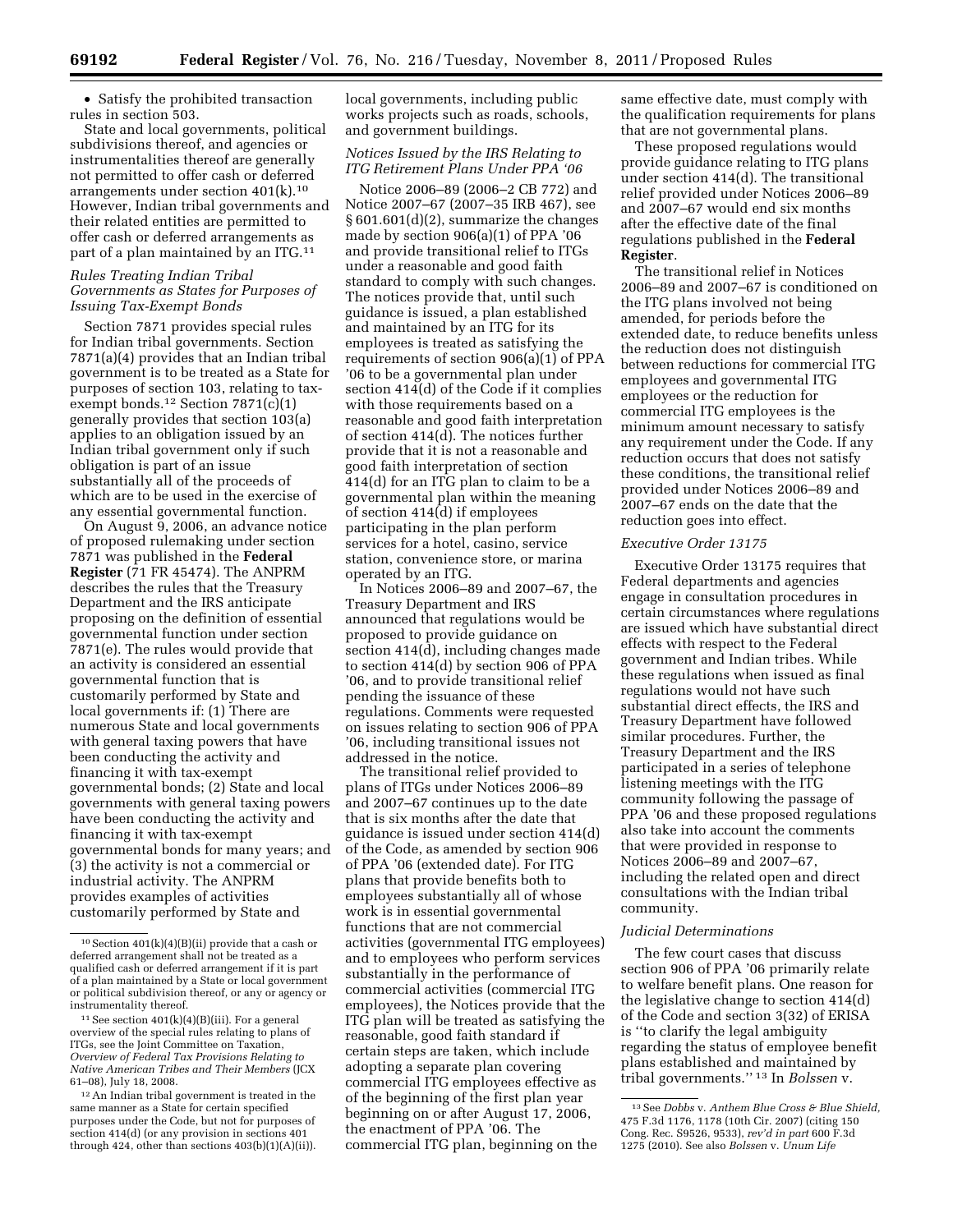*Unum Life Insurance Company of America,* 629 F.Supp. 2d 878 (E.D. Wis. 2009), Mr. Bolssen sued the Unum Life Insurance Company for failing to provide disability insurance benefits. He argued that the case should be remanded to state court because the insurance plan sponsored by his employer, an Indian tribal casino, was a governmental plan within the meaning of section 3(32) of ERISA. In analyzing whether the welfare benefit plan was a governmental plan, the *Bolssen* court looked to another case involving an Indian tribal casino, *San Manuel Indian Bingo & Casino* v. *NLRB,* 475 F.3d 1306 (DC Cir. 2007). In *San Manuel Indian Bingo & Casino,* the court held that the National Labor Relations Act applied to an Indian tribal casino because the operation of the casino was a commercial function. The court reasoned that ''it can be argued any activity of a tribal government is by definition 'governmental,' and even more so an activity aimed at raising revenue that will fund governmental functions. Here, though, we use the term 'governmental' in a restrictive sense to distinguish between the traditional acts governments perform and collateral acts that, though perhaps in some way related to the foregoing, lie outside their scope."<sup>14</sup>

The court, in *San Manuel Indian Bingo & Casino,* held that the operating a casino is not a traditional act of government, but is commercial in nature.15 The court in *Bolssen* applied the same reasoning to conclude that disability plan of the casino was not a governmental plan within the meaning of section 3(32) of ERISA.

# **Explanation of Provisions**

These proposed regulations would provide special rules for purposes of the definition of a ''governmental plan'' under section 414(d) of the Code, as it relates to plans of ITGs. The Treasury Department and IRS also expect to issue separate proposed regulations under section 414(d) to define a governmental plan for purposes other than the special rules applicable to ITGs. However, these proposed regulations relating to ITGs would provide Indian tribal governments with guidance in determining whether an ITG plan is a governmental ITG plan or a commercial ITG plan. As discussed in the background of this preamble, under the heading ''Exemption of Governmental

ITG Plans from Certain Qualified Plan Rules,'' governmental plans receive special treatment with respect to certain qualification rules. Thus, the determination of whether an ITG plan is a governmental ITG plan is essential in ensuring compliance with the qualified plan rules because an ITG must be able to ascertain which of its plans are governmental plans under section 414(d) and which of its plans must comply with the requirements for a plan that is not a governmental plan. These proposed regulations take into account comments received in response to Notices 2006–89 and 2007–67 and a number of open and direct consultations with the Indian tribal community. Those comments received from Notices 2006–89 and 2007–67 and during the consultations were considered in drafting these proposed regulations.

# *Determination of Governmental and Commercial Activities*

As discussed earlier in the background section of this preamble, a governmental plan, as it relates to ITGs, may include a plan established and maintained by an ITG, but such a plan is a governmental plan under section 414(d) only if all of its participants are employees substantially all of whose services are in the performance of essential governmental functions (but not in the performance of commercial activities whether or not an essential governmental function). Key to determining whether a plan of an ITG is a governmental plan within the meaning of section 414(d) is the determination of the terms ''essential governmental function'' and ''commercial activity.''

These proposed regulations would use the concepts of ''governmental activity'' and ''commercial activity,'' instead of the terms ''essential governmental function'' and 'commercial activity." The terms ''governmental activity'' and ''commercial activity'' would apply only for purposes of the governmental plan rules under section 414(d) and not for any other purpose under the Code, including section 7871. The use of these terms is meant to provide guidance on the requirements of section 414(d) with respect to ITG plans, while maintaining flexibility and without directly impacting future guidance on section 7871.

These proposed regulations would define a governmental ITG plan as any plan that is established and maintained by an Indian tribal government, a subdivision of an Indian tribal government, or an agency or instrumentality of either, and all of its participants are employees substantially

all of whose services are in the performance of governmental activities. The regulations would define a commercial ITG plan as a plan covering any ITG employees who perform substantial services in a commercial activity, such as a hotel, casino, service station, convenience store, or marina, which are examples of commercial activities that are listed in the Joint Committee on Taxation Technical Explanation to section 906 of PPA '06.16 A plan would also be a commercial plan if it covers any individual who is not an employee of an ITG.

# *Governmental and Commercial Activities*

Under the proposed regulations, whether a plan of an ITG is a commercial plan or a governmental plan within the meaning of section 414(d) is based in part on  $(1)$  a determination of which activities are commercial activities and (2) a determination of whether employees of the Indian tribal government covered by the plan are employees who perform substantial services in commercial activities (and are thus commercial employees).

Under the first step, the proposed regulations would provide guidance for determining whether an activity operated by an ITG is a governmental activity or a commercial activity for purposes of section 414(d). This is achieved by listing certain specific activities that are deemed to be governmental or commercial for purposes of section 414(d). Specific governmental activities would include the following: (1) Activities that are related to public infrastructure, such as the building and maintaining of public roads and buildings; (2) activities that involve providing criminal protection services to the public (such as police and fire departments) or providing civil or public administrative service (such as providing public housing and operating public schools and hospitals, as well as managing the ITG's civil service system); and (3) activities subject to a treaty or special rules that pertain to trust land ownership and use. Under the regulations, operations involving a hotel, casino, service station, convenience store, and marina would be commercial activities. As discussed above, these activities are examples that are identified as commercial activities in Notices 2006–89 and 2007–67, as well as in the Joint Committee on

*Insurance Company of America,* 629 F.Supp. 2d 878, 881 (E.D. Wis. 2009).

<sup>14</sup>*San Manuel Indian Bingo & Casino,* 475 F.3d at 1313.

<sup>15</sup> Id. at 1315.

<sup>16</sup> Joint Committee on Taxation, *Technical Explanation of H.R. 4, the ''Pension Protection Act of 2006'' as passed by the House on July 28, 2006, and considered by the Senate on August 3, 2006*  (JCX–38–06), August 3, 2006, 109th Cong., 2nd Sess. 244 (2006).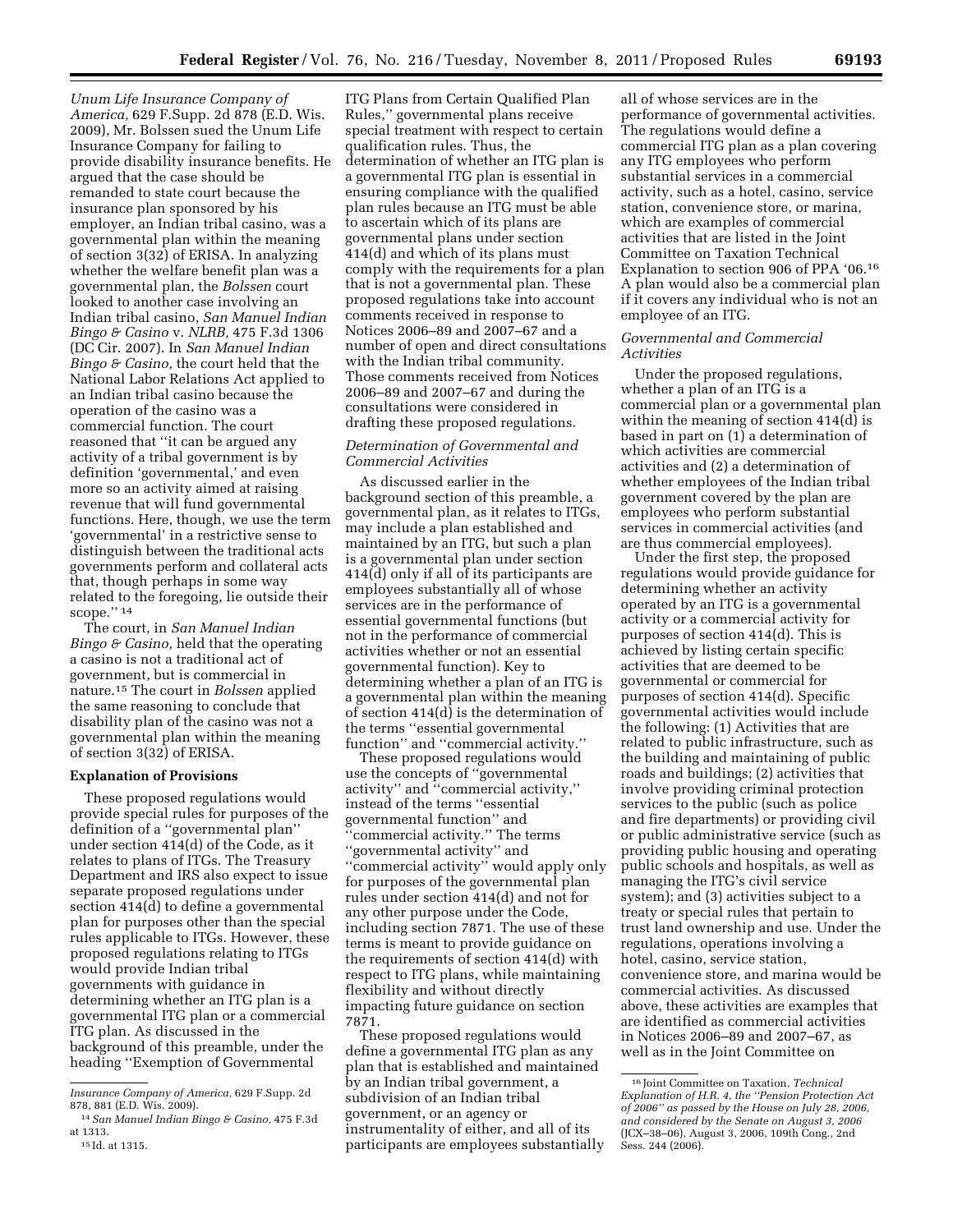Taxation Technical Explanation to section 906 of PPA '06.

In addition to listing certain specified activities, the proposed regulations would provide a facts and circumstances test for determining whether an activity is a governmental or commercial activity. The proposed regulations provide that, in making a determination of whether an activity is a governmental activity, the factors to be considered include whether—

• The activity provides a public benefit to members of the Indian tribal government (not treating the generation of profits from commercial acts as providing a public benefit); and

• The absence of one or more of the relevant factors listed for a commercial activity as provided in these proposed regulations.

The proposed regulations also provide that, in making a determination of whether an activity is a commercial activity, the factors to be considered include whether—

• The activity is a type of activity that is operated to earn a profit;

• The activity is a type of activity that is typically performed by private businesses; and

• The activity is a type of activity where the customers are substantially from outside of the Indian tribal community, including whether the activity is located or conducted outside of Indian tribal land.

These proposed regulations also provide examples illustrating the application of the facts and circumstances tests to particular activities. Some examples of activities of an Indian tribal government that are commercial might include: (1) Operating a bank for a profit, serving tribal and non-tribal customers; (2) operating a trucking business for a profit; and (3) operating a factory producing goods for sale primarily to non-tribal customers. Conversely, examples of activities of an Indian tribal government that are governmental could include: (1) A community swimming pool on tribal land used primarily by tribal members; and (2) the operation of a cultural center and a museum on tribal land.

The proposed regulations would also delegate to the Commissioner of Internal Revenue the authority to publish guidance under section 414(d) that the Commissioner determines to be necessary or appropriate with respect to determining whether a plan of an Indian tribal government is a commercial ITG plan because the tribe's employees are performing services in an activity that the Commissioner determines to be a commercial activity. Any such guidance

would be published in the form of revenue rulings, notices, or other guidance published in the Internal Revenue Bulletin (see § 601.601(d)(2)).

# *Determination of Governmental ITG Employees*

These proposed regulations would also provide rules for the second step, namely determining whether employees covered by an ITG plan are employees who perform substantially all of their services in activities that are governmental. For this purpose, the determination of whether an employee's services are for governmental or commercial activities would generally be based on the employee's assigned duties and responsibilities. In making this determination, the rules in these regulations would not require that a plan keep track of the individual hours worked by any employee or that the compensation of any particular employee be traced through the hours worked by that employee. The proposed regulations would provide that an employee whose assigned duties and responsibilities are in the performance of a governmental activity is treated as performing substantially all of his or her services in a governmental activity, and not treated as performing services for a commercial activity, even though the performance of those services for the governmental activity may temporarily involve significant time working in the commercial activity. For example, the chief financial officer (CFO) for an ITG may be expected to spend a substantial amount of time working on the financing for any casino, marina, or hotel to be built on the ITG's tribal lands, but, despite temporarily working in a commercial activity, the proposed regulations would provide that the CFO is a governmental employee of the ITG all of whose services are in that capacity.

# *Determination of Commercial ITG Employees*

The proposed regulations set forth rules for determining an employee's assigned duties and responsibilities, and thus when his or her services are substantially in the performance of a governmental or commercial activity. The analysis would start with the location of the employee's services in relation to the activity. The regulations provide that if a commercial activity has a specific location that is identifiable and is not associated with a governmental activity, any employee performing services at the location of activity is a commercial employee. One example is a security guard whose work is providing security services at a

location which is an Indian tribal casino. In the case of an employee who works at a location other than a location where a commercial activity is being performed, the result would depend on the employee's assigned duties and responsibilities.

Another key part of the analysis is who pays the employee. If an employee is on the payroll of an ITG entity that is engaged in a commercial activity, the employee's assigned duties and responsibilities are treated as being for a commercial activity and, thus, the employee is a commercial ITG employee. For example, if a cashier is on the payroll of a convenience store (which is a commercial activity) owned by an ITG, the cashier is a commercial ITG employee. However, in the case of an employee who is not on a payroll of an ITG that engages in a commercial activity, the result would depend on the employee's assigned duties and responsibilities.

Where an employee neither works at a location where a commercial activity is being performed nor is on the payroll of a commercial entity, the result would depend on the employee's assigned duties and responsibilities, taking into account the facts and circumstances. Thus, for example, a bookkeeper located in a governmental building and paid through the general payroll of the ITG would nevertheless be a commercial employee if the facts and circumstances indicate that his or her assigned duties and responsibilities are to maintain the books and records for a hotel owned and operated by an ITG.

The statutory language in section 414(d) makes it clear that a plan is not a governmental ITG plan if it covers any employee who is a commercial ITG employee. There is no de minimis exception relating to this rule under section 414(d). In light of these circumstances, an ITG may choose to use caution when covering employees in a governmental plan. If, after applying the rules, an ITG plan sponsor is not certain whether an employee is a governmental ITG or commercial ITG employee, the ITG may choose to provide coverage for the employee in its commercial ITG plan in order to ensure the preservation of the status of the governmental ITG plan. Coverage of a governmental employee in a commercial plan would not adversely affect the qualified status of the commercial plan.

# *Reasonable, Good Faith Interpretation*

The proposed regulations provide that, in general, an ITG plan will not be treated as failing to satisfy the assignment of employee rules if the plan complies with those rules under a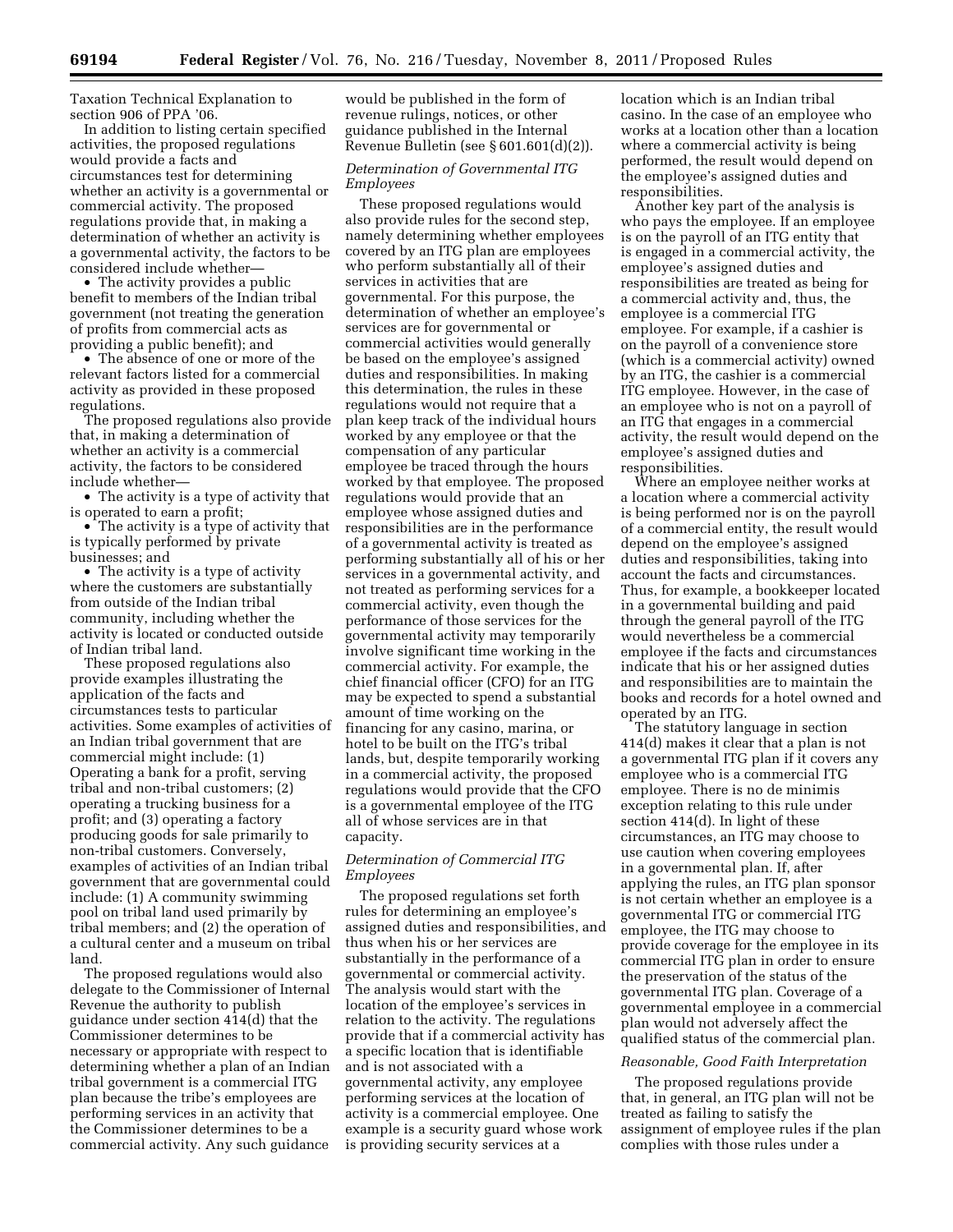standard that constitutes a reasonable, good faith interpretation of the statute, taking into account the final regulations and any other published guidance that relates to the application of section 414(d) to ITGs. The reasonable, good faith interpretation standard for the assignment of employees to governmental and commercial plans would only apply if the benefit levels between the separate governmental and commercial plans are uniform. Thus, this reasonable, good faith interpretation standard would not apply if the benefit level for employees under a plan purporting to be a governmental plan is higher than that of the benefit level under a separate plan covering employees who include commercial employees.

#### *Assignment of Shared Employees*

Under these rules, there may be cases in which an employee is transferred from one ITG employer to another. An employee may also perform substantially all of his or her services in the performance of a governmental activity and later the employee's assigned duties and responsibilities may change, so that the employee is subsequently performing substantially all of his or her duties in the performance of a commercial activity. In addition, an employee may work two separate and distinct jobs, one in a commercial activity of an ITG and another in a governmental activity of an ITG (for example, an ITG employee who works as a full-time police officer and also works at the front desk in the lobby of a hotel over the weekends). For all of these scenarios, assuming the ITG maintains separate plans for its governmental and commercial employees, the ITG should assign the employee to either plan based on prorating service credits and allocating compensation between the governmental and commercial activities.

# *Application of the Controlled Group Rules to ITG Plans*

These proposed regulations do not address the rules under which, for purposes of sections 401, 408(k), 408(p), 410, 411, 415, and 416, all employees of all corporations that are members of a controlled group of corporations are treated as employed by a single employer for purposes of these controlled group rules. Note that, under current guidance, a reasonable, good faith interpretation standard applies with respect to governments. See Notice 89–23 (1989–1 CB 654) and Notice 96– 64 (1996–2 CB 229), see § 601.601(d)(2) of this chapter.

# **Proposed Effective Date**

The proposed regulations would apply to plan years beginning 6 months after publication of these regulations as final regulations. For plan years after the statutory effective date of the PPA '06 amendment of section 414(d) and prior to the effective date of these regulations as final regulations, a plan of an ITG would be treated as a governmental plan for purposes of section 414(d), providing that a reasonable, good faith effort is made to ensure that the plan satisfy the conditions for being a governmental plan under section 414(d), taking into account relevant guidance, including Notices 2006–89 and 2007– 67. To the extent that a plan of an Indian tribal government complies with the requirements under either the notices or the proposed regulations, the plan will be treated as making a reasonable, good faith effort to satisfy the requirements of section 414(d).

#### **Special Analyses**

It has been determined that this notice of proposed rulemaking is not a significant regulatory action as defined in Executive Order 12866. Therefore, a regulatory assessment is not required. It has also been determined that section 553(b) of the Administrative Procedure Act (5 U.S.C. chapter 5) does not apply to these regulations. In addition, because no collection of information is imposed on small entities, the provisions of the Regulatory Flexibility Act (5 U.S.C. chapter 6) do not apply, and therefore, a Regulatory Flexibility Analysis is not required. Pursuant to section 7805(f) of the Code, this notice of proposed rulemaking will be submitted to the Small Business Administration for comment on its impact on small business.

#### **Comments and Public Hearing**

Before these proposed regulations are adopted as final regulations, consideration will be given to any written comments (a signed original and eight (8) copies) or electronic comments that are submitted timely to the IRS. The Treasury Department and the IRS specifically request comments on the clarity of the proposed rules and how they can be made easier to understand. Comments are specifically requested on whether a correction mechanism under the Employee Plans Compliance Resolution System (EPCRS), as set forth in Rev. Proc. 2008–50 (2008–35 IRB 464), see § 601.601(d)(2), might be helpful for cases in which an employee substantially all of whose services are not in the performance of a governmental activity has nevertheless

inadvertently become a participant in a plan purporting to be a governmental plan. For example, assuming the various conditions for self correction have been satisfied (see section 4.09 of Rev. Proc. 2008–50, which provides that the failure must be an operational failure which occurred by mistake or oversight, even though the plan had established practices and procedure to ensure qualification, and which is promptly corrected), the plan's assets and liabilities with respect to the employee might be transferred to a similar plan covering commercial employees under which the employee would accrue benefits up to the level that would have applied if he or she had participated in that commercial plan during the period when he or she was a commercial employee. All comments will be available for public inspection and copying.

A public hearing has been scheduled for (date to be provided when proposed regulations are published), beginning at 10 a.m. in the Auditorium, Internal Revenue Building, 1111 Constitution Avenue NW., Washington, DC. Due to building security procedures, visitors must enter at the main entrance, located at 1111 Constitution Avenue NW. In addition, all visitors must present photo identification to enter the building. Because of access restrictions, visitors will not be admitted beyond the immediate entrance area more than 30 minutes before the hearing starts. For information about having your name placed on the building access list to attend the hearing, see the **FOR FURTHER INFORMATION CONTACT** portion of this preamble.

The rules of 26 CFR 601.601(a)(3) apply to the hearing. Persons who wish to present oral comments must submit written or electronic comments and an outline of the topics to be discussed and time to be devoted to each topic (signed original and eight (8) copies) by (date to be provided when proposed regulations are published). A period of 10 minutes will be allotted to each person for making comments. An agenda showing the scheduling of the speakers will be prepared after the deadline for receiving comments has passed. Copies of the agenda will be available free of charge at the hearing.

#### **Drafting Information**

The principal author of these proposed regulations is Pamela R. Kinard, Office of Division Counsel/ Associate Chief Counsel (Tax Exempt and Government Entities), Internal Revenue Service. However, personnel from other offices of the IRS and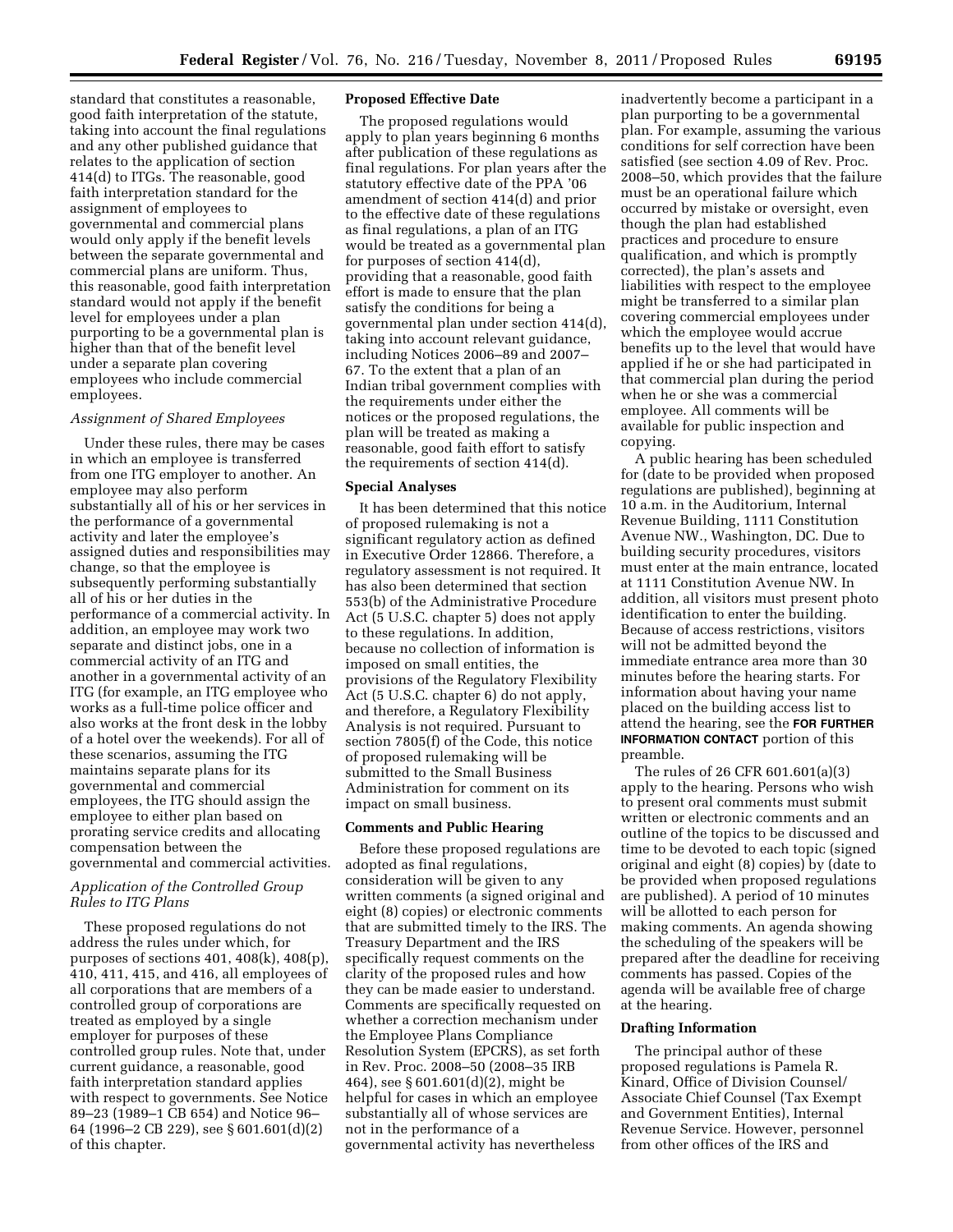Treasury Department participated in their development.

#### **List of Subjects in 26 CFR Part 1**

Income taxes, Reporting and recordkeeping requirements.

# **Proposed Amendments to the Regulations**

Accordingly, 26 CFR part 1 is proposed to be amended as follows:

#### **PART 1—INCOME TAXES**

**Paragraph 1.** The authority citation for part 1 continues to read in part:

**Authority:** 26 U.S.C. 7805 \* \* \*

**Par. 2.** Section 1.414(d)–1 is amended by adding paragraph (g) to read as follows:

#### **§ 1.414(d)–1 Definition of governmental plan.**

\* \* \* \* \* (g) *Special rules for plans of Indian tribal governments*—(1) *Definition of governmental plan as it relates to Indian tribal governments.* For purposes of applying paragraph (a)(3) of this section, a governmental plan as it relates to an Indian tribal government is a plan that is established and maintained for its employees by an Indian tribal government, a subdivision of an Indian tribal government, or an agency or instrumentality of either (ITG), provided that the employees covered under the plan provide substantially all of their services in the performance of governmental activities as determined in paragraph (g)(6) of this section.

(2) *Definition of commercial ITG plans.* For purposes of paragraph (g) of this section, the term *commercial ITG plan* means a plan of an ITG that covers any ITG employee who is not a governmental ITG employee under paragraph (g)(8) of this section or that covers any individual who is not an employee of an ITG.

(3) *Definition of an Indian tribal government.* For purposes of this paragraph (g), the term *Indian tribal government* has the meaning set forth in section 7701(a)(40).

(4) *Definition of subdivision of an Indian tribal government.* For purposes of this paragraph (g), the term *subdivision of an Indian tribal government* has the meaning set forth in section 7871(d).

(5) *Definition of agency or instrumentality of an Indian tribal government or subdivision of an Indian tribal government.* For purposes of this paragraph (g), the term *agency or instrumentality of an Indian tribal government or subdivision of an Indian tribal government* means an entity that

would be treated as an ''agency or instrumentality of a State or political subdivision of a State'' under paragraph (f) of this section if the related Indian tribal government or subdivision of an Indian tribal government were treated as a State or political subdivision of a State, respectively.

(6) *Definition of governmental activities*—(i) *In general.* The following activities are governmental activities for purposes of paragraph (g)(1) of this section:

(A) Activities that are related to the building and maintaining of public roads; public sidewalks, public buildings, and related areas, such as parking lots.

(B) Activities that are related to public sewer and drainage facilities, and related facilities such as a waste-water treatment plant.

(C) Activities relating to public works projects, such as schools and government buildings.

(D) Activities relating to public utilities, such as electricity and other power sources, including the development of newer and emerging technologies.

(E) Activities related to providing criminal protection services, such as police and fire departments, providing civil and public administrative services, such as operating and managing public housing, libraries, judiciary buildings, and administrative buildings, teaching in and managing public schools, managing and providing services at public hospitals and health clinics, operating the government's civil service system, and other related public services.

(F) Activities subject to a treaty or special rules that pertain to trust land ownership and use.

(ii) *Facts and circumstances test.*  Whether any other activity is a governmental activity for purposes of section 414(d) is based on facts and circumstances. In making this determination, the facts to be considered include the following:

(A) Whether the activity provides a public benefit to members of the Indian tribal government; and

(B) Whether there is the absence of one or more of the relevant factors listed for a commercial activity as provided in paragraph (g)(7) of this section.

(iii) *Examples.* The following examples illustrate the application of this paragraph (g)(6):

*Example 1.* (i) *Facts.* Indian tribal government C owns and operates a community swimming pool on tribal land. Indian tribal members of Indian tribal government C may use the pool for free. Other local community members pay a fee to use the pool. Due to its location, this pool is used primarily by tribal members of Indian tribal government C.

(ii) *Conclusion.* Based on the facts and circumstances and the factors in paragraph (g)(6)(ii) of this section, the operation of the community swimming pool is a governmental activity of Indian tribal government C because it is a type of activity that is operated on a nonprofit basis and is similar to an activity that other non-tribal local governments operate for their communities. In addition, the pool is located inside tribal land and provides recreational benefits to tribal members.

*Example 2.* (i) *Facts.* Indian tribal government D owns and operates a cultural center and a museum on tribal land. The purpose of the cultural center and museum is to preserve and showcase items related to the culture of Indian tribal government D, including crafts and artistry. The center contains an exhibit area, a lobby and reception area, a small gift shop, a theater and various activity rooms. A variety of civic functions are held in the activity rooms. The other areas display and sell local handicraft items produced locally by members of Indian tribal government D.

(ii) *Conclusion.* Based on the facts and circumstances and the factors in paragraph (g)(6)(ii) of this section, the operation of the cultural center and museum is a governmental activity of Indian tribal government D even though the majority of its visitors are individuals who are not members of the tribe. Its purpose is to promote and display the culture of Indian tribal government D, which is a type of activity that is generally operated on a nonprofit basis (similar to municipal museums operated by public authorities) and not by private businesses. In addition, the center and museum are located inside tribal land and provide a public benefit by educating the public and preserving and highlighting the culture of the tribe.

(7) *Definition of commercial activities*—(i) *In general.* The following activities are commercial activities for purposes of paragraph (g)(2) of this section:

(A) Activities relating to the operation of a hotel.

(B) Activities relating to the operation of a casino.

(C) Activities relating to the operation of a service station.

(D) Activities relating to the operation of a convenience store.

(E) Activities relating to the operation of a marina.

(ii) *Facts and circumstances test.*  Whether any other activity is a commercial activity for purposes of section 414(d) is based on facts and circumstances. In making this determination, the facts to be considered include the following:

(A) Whether the activity is a type of activity that is operated to earn a profit.

(B) Whether the activity is a type of activity that is typically performed by private businesses.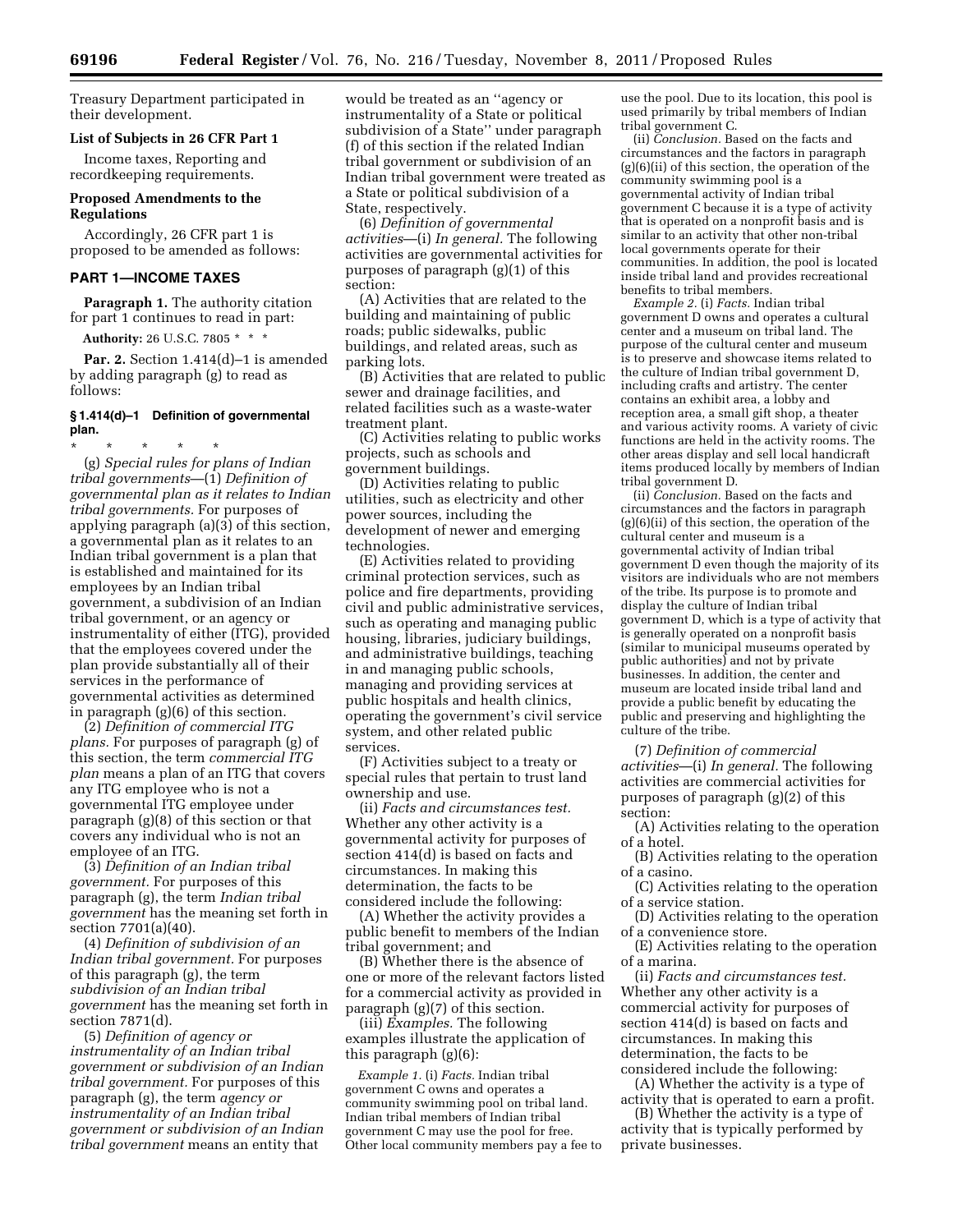(C) Whether the activity is a type of activity where the customers are substantially from outside of the Indian tribal community, including whether the activity is located or conducted outside of Indian tribal land.

(iii) *Delegation of authority to the Commissioner.* Any activity that the Commissioner of the Internal Revenue Service determines is a commercial activity under section 414(d), in revenue rulings, notices, or other guidance published in the Internal Revenue Bulletin (see § 601.601(d)(2) of this chapter).

(iv) *Examples.* The following examples illustrate the application of this paragraph (g)(7)(ii):

*Example 1.* (i) *Facts.* Indian tribal government A owns and operates a recreational RV park and campground facility, serving transient non-tribal customers, primarily tourists. Other RV parks and campgrounds in the area operated by non-tribal private entities also attract the same type of customers. Very few, if any, tribal members of Indian tribal government A use this RV park and campground facility. Indian tribal government A charges a fee to customers to use the RV park and campground.

(ii) *Conclusion.* Based on the facts and circumstances and the factors in paragraph (g)(7)(ii) of this section, the operation of the recreational RV park and campground facility is a commercial activity of Indian tribal government A because it is the type of activity that is operated to earn a profit and is the type of activity that is performed by other private businesses. In addition, the facility includes customers who are substantially from outside of the Indian tribal community.

*Example 2.* (i) *Facts.* Indian tribal government B owns and operates a bank. This bank serves both tribal and non-tribal customers primarily living in the local area (either on or off the tribal land). No distinction is made between the services and fees provided to any customer based on whether or not he or she is a tribal member of Indian tribal government B.

(ii) *Conclusion.* Based on the facts and circumstances and the factors in paragraph (g)(7)(ii) of this section, the operation of a bank is a commercial activity of Indian tribal government B because it is the type of activity that is operated to earn a profit and is the type of activity that is performed by other private businesses.

*Example 3.* (i) *Facts.* Indian tribal government E entered into a lease with Company X, which is in the trucking business. The lease provides that Indian tribal government  $\tilde{E}$  will purchase tractors, trailers and other equipment and lease such equipment to Company X on a long-term basis.

(ii) *Conclusion.* Based on the facts and circumstances and the factors in paragraph (g)(7)(ii) of this section, the leasing transactions relate to a commercial activity of Indian tribal government E because it is the type of activity that is operated to earn a

profit and is the type of activity that is performed by other private businesses.

*Example 4.* (i) *Facts.* Indian tribal government G operates a factory on tribal land that produces goods for sale primarily to non-tribal customers, intended to earn a profit.

(ii) *Conclusion.* Based on the facts and circumstances and the factors in paragraph (g)(7)(ii) of this section, this is a commercial activity of Indian tribal government G because the activity is operated to earn a profit and is the type of activity that is performed by private businesses. In addition, the customers are substantially from outside of the Indian tribal community. The result could be different if the factory produced goods to promote and display the culture of Indian tribal government G, even if non-tribal customers primarily purchase the goods. This could be a governmental activity, depending on the factors.

(8) *Determination of ITG employees*— (i) *Governmental and commercial ITG employees.* This paragraph (g)(8) applies to determine whether an employee is an employee substantially all of whose services are in the performance of a governmental activity of an ITG (a governmental ITG employee), or is instead an employee who renders a significant portion of his or her services in the performance of a commercial activity of an ITG (a commercial ITG employee), for purposes of this paragraph (g). As provided in paragraph  $(g)(8)(iv)$  of this section, this determination is based on the employee's assigned duties and responsibilities.

(ii) *Location of the activity.* If a commercial activity (within the meaning of paragraph (g)(7) of this section) of an ITG has a specific location that is readily identifiable and is not associated with a governmental activity, an employee performing substantial services at such a location is treated as having assigned duties and responsibilities for that commercial activity and, thus, the employee is a commercial ITG employee within the meaning of paragraph (g)(8) of this section. For example, a guard who is assigned to provide security services for an Indian tribal government at an Indian tribal casino (which is a commercial activity under paragraph (g)(7)(i)(B) of this section) is a commercial ITG employee within the meaning of paragraph (g)(8) of this section. However, where an employee is not on a payroll of an ITG that engages in a commercial activity, the result would depend on the other rules in this paragraph (g)(8).

(iii) *Payroll records.* If an employee is on the payroll of an ITG entity that is engaged in a commercial activity (within the meaning of paragraph (g)(7)

of this section), the employee's assigned duties and responsibilities are being treated as for the commercial activity and, thus, the employee is a commercial ITG employee. For example, if a cashier is on the payroll of a convenience store (which is a commercial activity under paragraph (g)(7)(i)(D) of this section) owned by an ITG, the cashier is a commercial ITG employee within the meaning of paragraph (g)(8) of this section.

(iv) *Duties and responsibilities.*  Subject to the specific rules in paragraph (g)(8)(ii) or (iii) of this section, whether an employee is a governmental or commercial ITG employee within the meaning of this paragraph (g)(8) is based on the employee's assigned duties and responsibilities, taking into account facts and circumstances. Thus, whether an employee is a governmental or commercial ITG employee depends on whether the facts and circumstances indicate that the employee's assigned duties and responsibilities are substantially in the performance of a governmental or commercial activity. Thus, for example, a bookkeeper located in a governmental building and on the payroll of the general ITG government would nevertheless be a commercial employee if the facts and circumstances indicate that his or her assigned duties and responsibilities are to maintain the books and records for the hotel owned and operated by an ITG. However, an employee whose assigned duties and responsibilities are in the performance of a governmental activity, based on all the facts and circumstances, in accordance with the standards set forth in this paragraph (g)(8), is not treated as performing services for a commercial activity, even if the performance of services for the governmental activity may temporarily involve significant time working in a commercial activity in furtherance of the employee's duties and responsibilities for the governmental activity. For example, although, over a six-month period, the chief financial officer (CFO) for an ITG may spend a substantial amount of time working on the financing for a casino to be built on the ITG's tribal lands, the CFO would not be a commercial employee within the meaning of this paragraph (g)(8) because the CFO's duties and responsibilities are for a governmental activity.

(v) *Reasonable, good faith interpretation.* Except as provided in paragraph (g)(8)(ii) and (iii) of this section, an ITG plan will not be treated as failing to satisfy the rules in this paragraph (g)(8) if it complies with those rules under a standard that